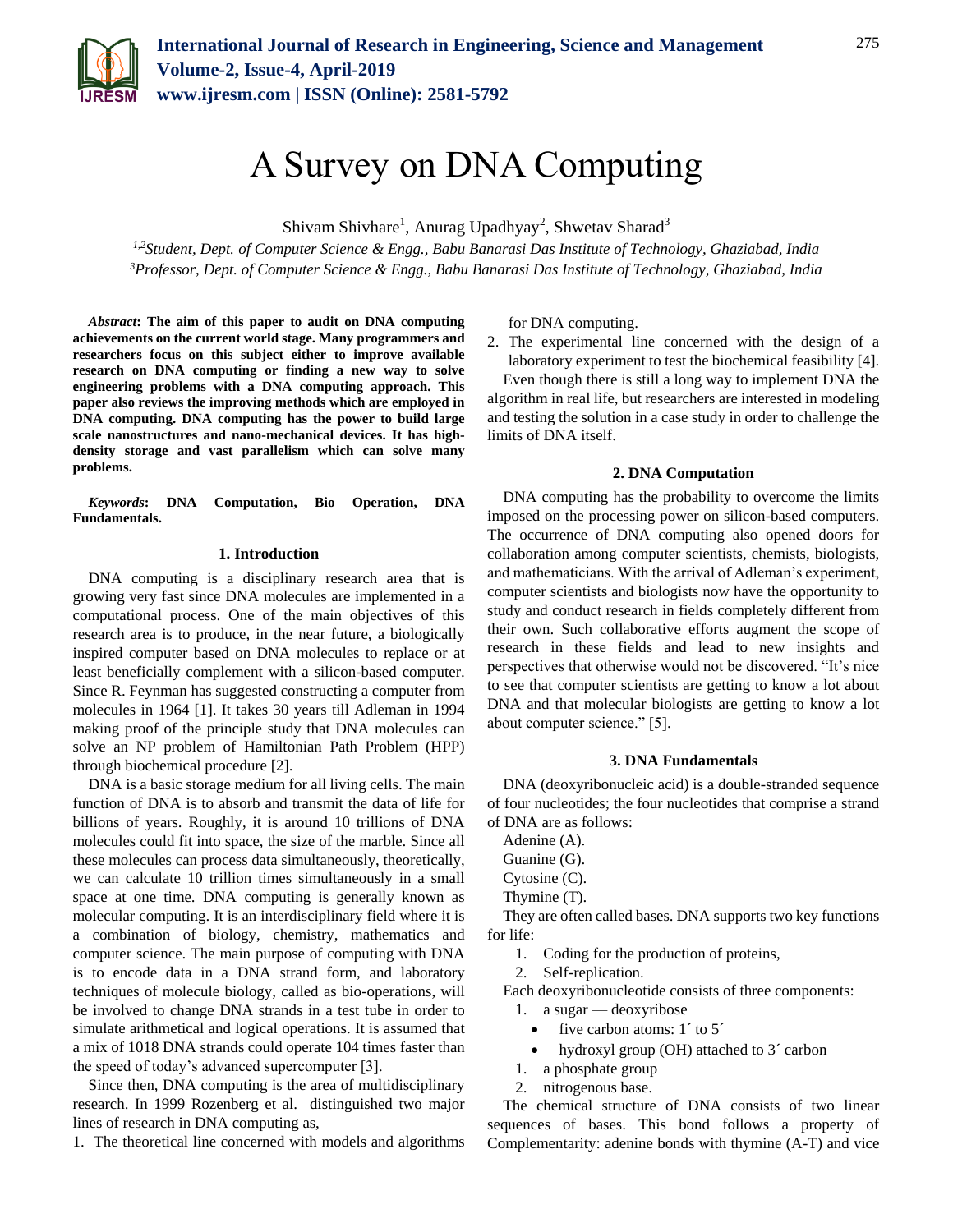

versa (T-A), cytosine bonds with guanine (C-G) and vice versa (G-C). This is known as Watson-Crick complementarity [6], [7].

## **4. Bio Operation of DNA Computing**

DNA computation is based on various combinations of the following primitive bio-operations:

- *Synthesizing:* The desired polynomial-length strand used in all models.
- *Mixing:* Combine the contents of two test tubes into a third one to achieve a new blend.
- *Annealing:* Bonding together two single-stranded complementary DNA sequences by cooling the solution. Annealing in vitro is known as hybridization.
- *Melting:* Break apart a double-stranded DNA into singlestranded complementary components by heating the solution. Melting in vitro is also known as the name of denaturation.
- *Amplifying:* Make copies of DNA strands by using the Polymerase Chain Reaction PCR. The DNA polymerase enzymes perform different functions including replication of DNA. The replication reaction needed a guiding DNA single-strand called template, and a shorter oligonucleotide called a primer.
- *Separating:* The strands by length using a technique called gel electrophoresis that makes available the separation of strands by length.
- *Extracting:* Those strands that involve a given pattern as a substring by using affinity purification.
- *Cutting:* DNA double-strands at specific sites by applying commercially available restriction enzymes. One class of enzymes, called restriction endonucleases, will identify as a specific short sequence of DNA, known as a restriction site. Any double-stranded DNA that contains the restriction site within its sequence is cut by the enzyme at that location.
- *Lighting:* Paste DNA strands with suitable sticky ends by using DNA ligases. Another enzyme called DNA ligase will bond together, the end of a DNA strand to another strand.
- *Substituting:* Substitute can insert or delete DNA sequences by using PCR site-specific oligonucleotide mutagenesis.
- *Marking:* Making a single strand by hybridization complementary sequences are connected to the strands, making them double-stranded. The reverse operation is unmarked of the double-strands by denaturing, that is, by detaching the complementary strands. The marked chain will be double-stranded while the unmarked ones will be single-stranded.
- *Destroying:* Destroying the marked strands by applying exonucleases, or by cutting all the marked strands with an enzyme and removing all the unbroken strands by gel electrophoresis. (by applying enzymes called exonucleases, either double-stranded or single-stranded DNA molecules may be selectively destroyed. The exonucleases bite up

DNA molecules from the end inward and exist with specificity to either single-stranded or double-stranded form).

 *Detecting and Reading:* Given the capacity of a tube, say "yes" if it contains at least one DNA strand, and "no" otherwise. PCR may be used to magnify the result and then a process called sequencing is used to actually read the solution.

In Short, DNA computers work by encoding the problem to be solved in the language of DNA [8], [9].

## **5. Benefits of DNA Computing,**

## *A. Performance rate*

Performing millions of operations simultaneously grant the performance rate of DNA strands to increase exponentially. Adleman's experiment was carried out at 1,014 operations per second, a rate of 100 Teraflops (100 trillion floating point operations per second). The fastest supercomputer runs at just 35.8 Teraflops [10].

# *B. Parallel processing*

The massive parallel processing for DNA computers has the capability of speeding up but polynomial time problems involving relatively few operations (Adams). For a sample, a mix of 1,018 strands of DNA could operate at 10,000 times the speed of today supercomputers [10].

## *C. Ability to hold tremendous amounts of info in very small space*

The storage media, such as videotapes, require 10^12 cubic nanometers of space to store a single bit of information but on the other hand, DNA molecules require just one cubic nanometer per bit. It means a single cubic centimeter of DNA holds more information than a trillion CDs. Because the data density of DNA molecules is 18 Mbits per inch, whereas today's computer hard drives can only store 1/100,000 of this information in the same amount of space [10].

## **6. Limitations of DNA Computing**

## *A. Requires exponential resource in terms of memory*

Generating solution sets for some relatively simple problems may need impractically large amounts of memory. DNA can store a large amount of information than current storage media, the way in which the information is executed we needed a massive amount of DNA if larger-scale problems are to be solved [10].

## *B. Accuracy*

DNA synthesis is bounded to errors, such as mismatching pairs, and it is highly dependent on the accuracy of the enzymes involved. The chance of errors increases limiting the number of operations which we can do successively before the probability becomes greater than the correct result [10].